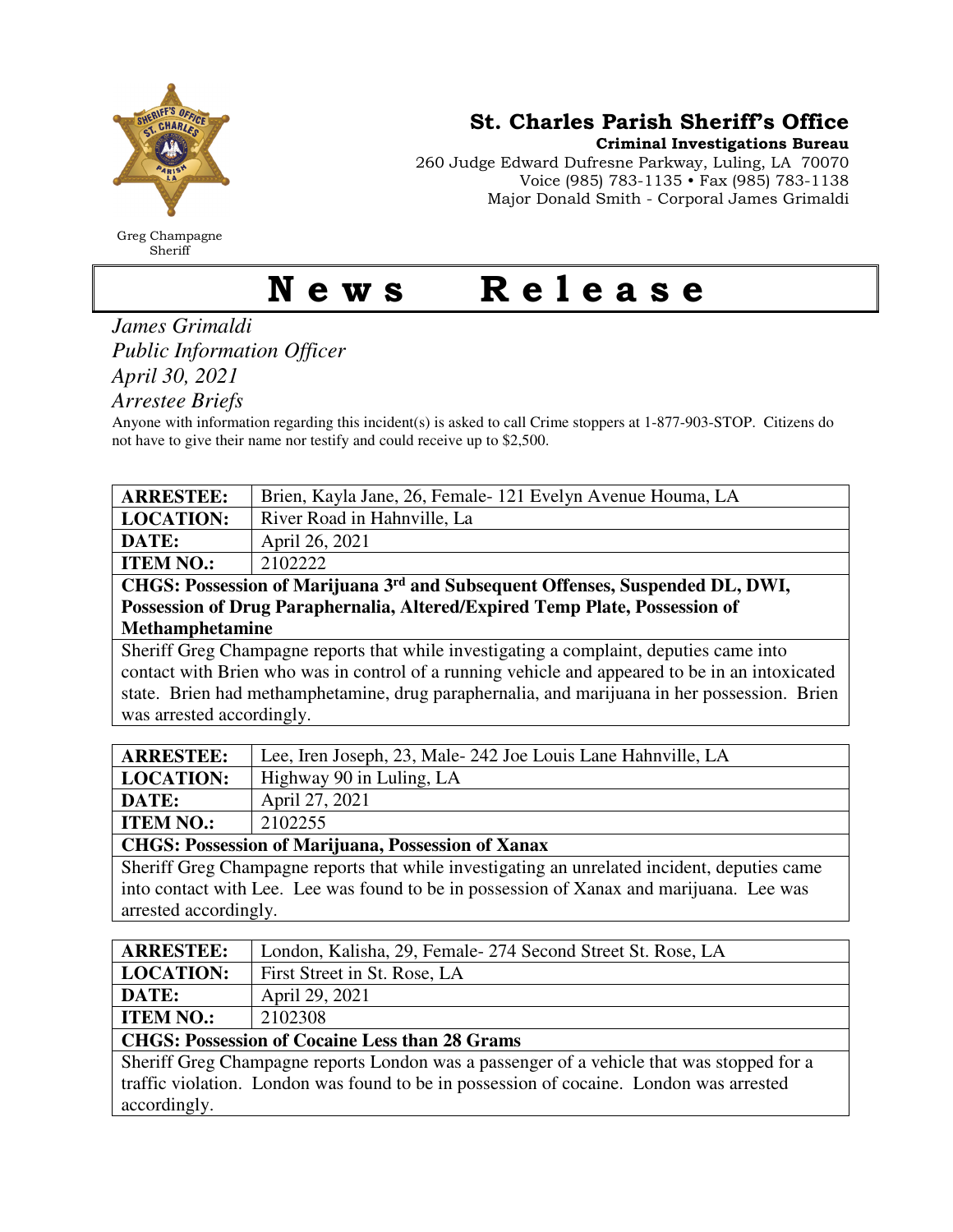| <b>ARRESTEE:</b>                                                                                     | Hills, Tyrus, 26, Male-1734 Paul Maillard Road in Boutte, LA             |  |
|------------------------------------------------------------------------------------------------------|--------------------------------------------------------------------------|--|
| <b>LOCATION:</b>                                                                                     | Highway 90 in Des Allemands, LA                                          |  |
| DATE:                                                                                                | April 27, 2021                                                           |  |
| <b>ITEM NO.:</b>                                                                                     | 2102257                                                                  |  |
| CHGS: Possession with Intent to Distribute MDMA, Proper Equipment on Vehicle,                        |                                                                          |  |
| Illegal Carrying of Weapon in Presence of CDS, Driving on Roadway Laned for Traffic,                 |                                                                          |  |
| Switched Plate, CDS in Presence of Person 17 or Under, 29 <sup>th</sup> J.D.C. Attachment (3 counts) |                                                                          |  |
|                                                                                                      |                                                                          |  |
| <b>ARRESTEE:</b>                                                                                     | Ballard, Lehendra Renee, 27, Female - 12615 Frazier River Drive Houston, |  |
|                                                                                                      | TX.                                                                      |  |
| <b>LOCATION:</b>                                                                                     | Highway 90 in Des Allemands, LA                                          |  |
| DATE:                                                                                                | April 27, 2021                                                           |  |
| <b>ITEM NO.:</b>                                                                                     | 2102257                                                                  |  |
| CHGS: Possession with Intent to Distribute MDMA, Proper Equipment on Vehicle,                        |                                                                          |  |
| Illegal Carrying of Weapon in Presence of CDS, Driving on Roadway Laned for Traffic,                 |                                                                          |  |
| <b>Switched Plate, CDS in Presence of Person 17 or Under</b>                                         |                                                                          |  |
| Sheriff Greg Champagne reports a vehicle operated by Hills and occupied by Ballard was               |                                                                          |  |
| standed for a traffic violation. During the stop, deputies located meriusne, exctesy and a           |                                                                          |  |

stopped for a traffic violation. During the stop, deputies located marijuana, ecstasy, and a handgun inside of the vehicle. A juvenile was present during the incident. Both subjects were arrested accordingly.

| <b>ARRESTEE:</b>                                                                          | Radkovich, Randy Lee, 45, Male-1602 Janet Street Houma, LA |  |
|-------------------------------------------------------------------------------------------|------------------------------------------------------------|--|
| <b>LOCATION:</b>                                                                          | Highway 90 in Boutte, LA                                   |  |
| DATE:                                                                                     | April 29, 2020                                             |  |
| <b>ITEM NO.:</b>                                                                          | 2102302                                                    |  |
| <b>CHGS: Possession of Drug Paraphernalia, Possession of Methamphetamine</b>              |                                                            |  |
|                                                                                           |                                                            |  |
| <b>ARRESTEE:</b>                                                                          | Santoy, Perrine, 38, Female-801 Central Avenue Houma, LA   |  |
| <b>LOCATION:</b>                                                                          | Highway 90 in Boutte, LA                                   |  |
| DATE:                                                                                     | April 29, 2021                                             |  |
| <b>ITEM NO.:</b>                                                                          | 2102302                                                    |  |
| CHGS: Possession of Methamphetamine, Possession of Drug Paraphernalia, Failure to         |                                                            |  |
| <b>Display License Plate</b>                                                              |                                                            |  |
| Sheriff Greg Champagne reports a vehicle operated by Santoy and occupied by Radkovich was |                                                            |  |
| stopped for a traffic violation. Both subjects were found to be in possession of          |                                                            |  |
| methamphetamine and drug paraphernalia. Both subjects were arrested accordingly.          |                                                            |  |